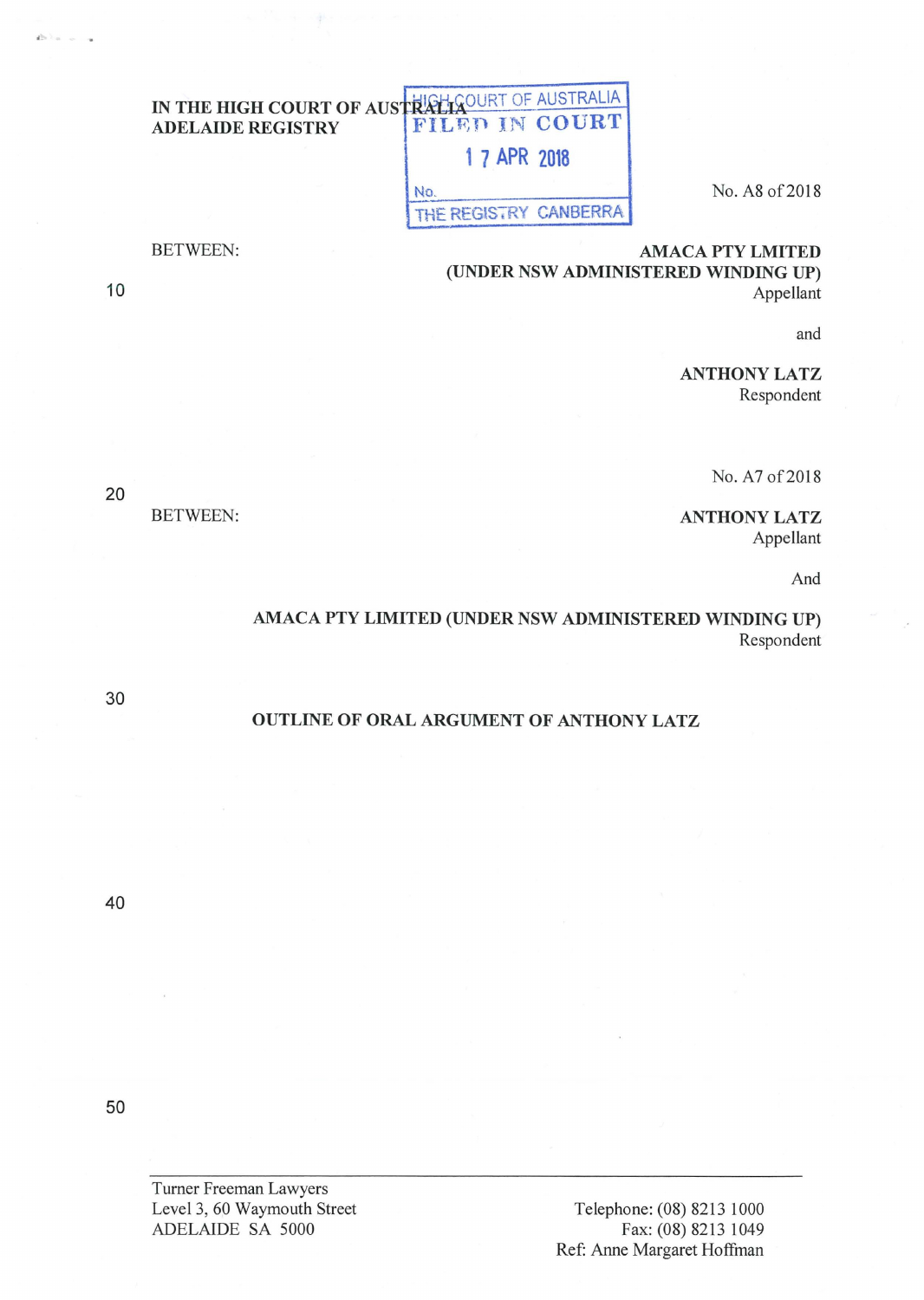1. Anthony Latz ("Mr Latz") certifies that this outline is in a fonn suitable for publication on the internet.

## Part **II**:

## *Amaca's Appeal: A8 of2018* ·

- 2. Two preliminary points may be made: first, this is not a case where there is any difficulty in the quantification of the amounts in question. The length of time during which the life has been shortened is established: see the passages from the trial Judge quoted at RS[6], particularly fn 9. They are at CAB 17 and 25. Again, the amounts of superannuation, age pension and living expenses during those 10 years were established. See again RS[6]. Secondly, the nature of the loss is economic loss, actual economic loss.
	- 3. An award for economic loss for superannuation benefits is not novel. Such damages have been awarded for decades. See *Paff v. Speed* (1961) 105 CLR 549 (3 Authorities 29), which demonstrates that at least since  $1961 - 57$  years ago - damages have been awarded for loss of superannuation benefits.
	- 4. *Paff v. Speed* illustrates that this type of loss, i.e. economic loss which may be related to employment but is not *itself* loss of earning capacity – was regarded as an appropriate head of damage.
- 5. Then in *Skelton v. Collins* (1966) 115 CLR 94, (3 Authorities 35) the Court held unanimously that **20** damages were available for economic loss, not merely for the years remaining in consequence of the injury, but also for the years – "the lost years" – by which a plaintiff's life had been shortened as a result of the tort. *Skelton* was followed by the House of Lords, in *Pickett v. British Rail Engineering*  Ltd [1980] AC 136.
	- 6. *Skelton* was concerned with loss of earning capacity. It should be noted, however, that Taylor **J.-** at 121.5 – used the expression *"economic loss* resulting from his diminished earning capacity". The use of that phrase suggests that "diminished eaming capacity" was the species; and "economic loss" the genus.
- 7. And that view is supported by the observations of Windeyer J. at 128.8 (that damages are given to compensate for what the injured person has suffered and will suffer **"in** mind, body *or estate"),* 129.2 **30** (the need to concentrate "upon the claim" of the plaintiff to "compensation"), 129.3 (the principle "yields... more particular doctrines", at 129.6 (what is to be compensated for "is the destruction or diminution of something having a monetary equivalent"), and 129.7 (selling not just labour or skills, but also *the products* of labour and skill).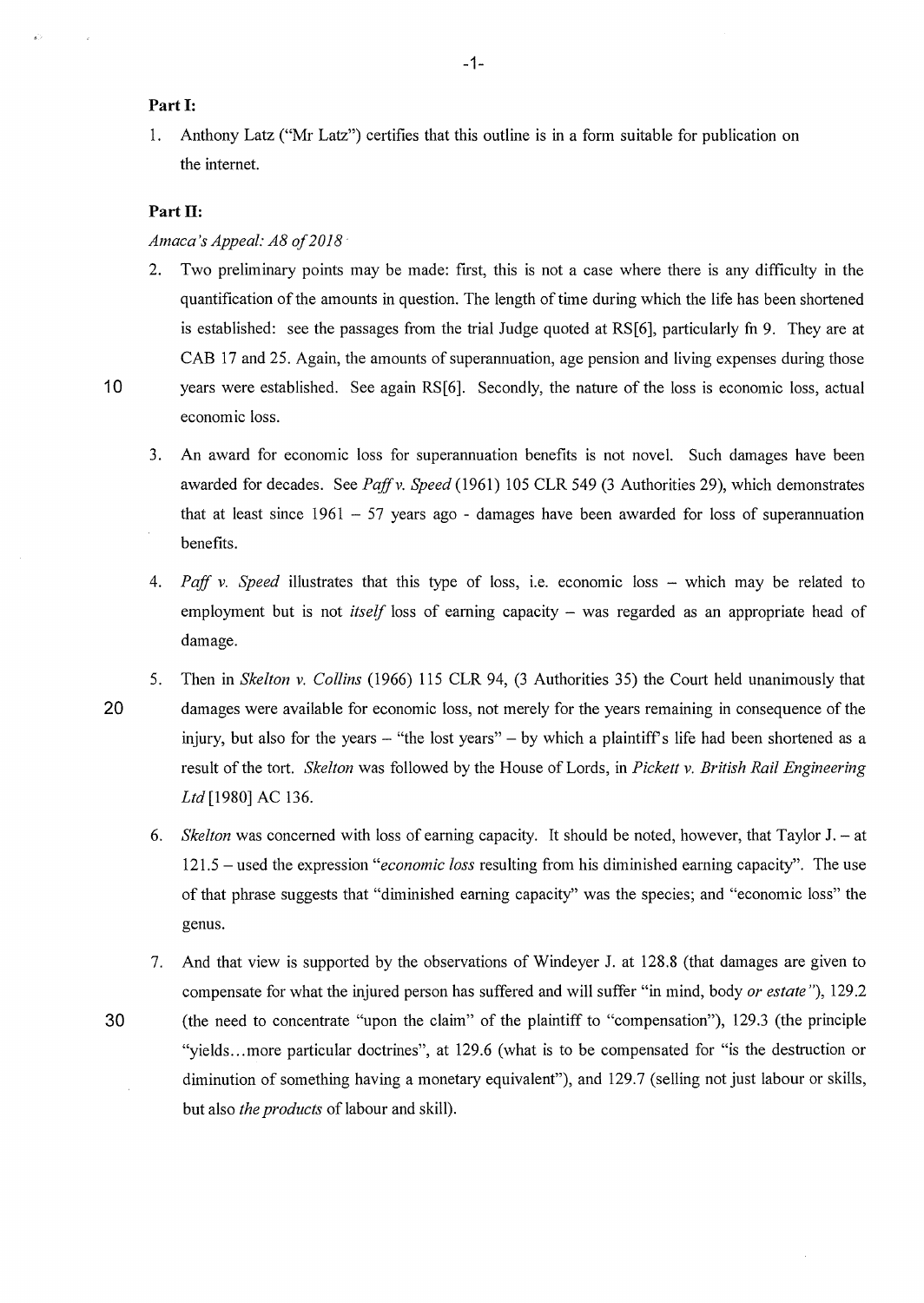- 8. Why, in light of *Skelton,* is economic loss in the lost years to be treated as *limited* to loss of earning capacity, and as excluding loss of superannuation benefits. After all the period when superannuation type pensions are most likely to be an issue is later in life rather than earlier.
- 9. In 1981, in *Todorovic v. Wailer* (1981) 150 CLR 402 (3 Authorities 37) the Court held that superannuation benefits  $-$  again under a government type scheme  $-$  were recoverable. This has given rise to a course of decisions over a long period on which many people have based their activities: see RS[ll].
- 10. In *Fitch v. Hyde-Cates* ( 1982) 150 CLR 491 (2 Authorities 19) the Court considered the limitations on damages sought to be imposed by s. 2(2) of the *Law Reform (Miscellaneous Provisions) Act 1944*
- 10 (NSW). The issue is stated by Mason I. at 486.3. The terms of the provision are set out at 489.9. As can be seen from its opening words s. 2(2) deals with survival actions, not *Lord Campbeil 's Act*  claims. The provisions in question were ss.  $2(2)(c)$  and (d). In dealing with s.  $2(2)(c)$ , Mason J. said at 491.1-3 that the provision did not apply to lost earning capacity or lost wages in the lost years. And, at 491.4, that it applied to losses or gains *consequential* upon death.
- 11. At 491.5 there is a reference to Lord Wright's observation in *Rose v. Ford* that (a) insurance moneys falling due on death; and (b) annuities ceasing on death, fell within the equivalent English provision. Relevantly for present purposes, the view was expressed that the reference to annuities ceasing on death was *not* a good example for the reasons there set out. An annuity is quite outside the concept of loss of earning capacity. It does, however, have significant similarities to the payment of periodical 20 superannuation.
	- 12. Importantly, in *Fitch,* Mason J's reasons when dealing with s. 2(2)(d), used the term "economic loss": at 492.5 to 495.6. It seems plain that again the genus was regarded as economic loss, of which loss of earning capacity was a species.
	- 13. See too the language "future *pecuniary* loss" and *''financial loss"* referred to by Gibbs CJ and Wilson J. in *Todorovic v. Wailer* 150 CLR (3 Authorities 37) at 412 and 413 and see RS[12] and [13].
- 14. Amaca's contention that *CSR v Eddy* (2005) 226 CLR 1 (2 Authorities 16) precludes recovery of damages for Mr Latz's loss of superannuation (and age) pensions should not be accepted. In *Eddy,*  there was no claim for superannuation benefits. The point at issue related to the *Sullivan v. Gordon*  damages. The issues involved did not require consideration of whether the statement of "heads of 30 damage" at [28] to [31] was exhaustive. Such a question was never argued, either in written submissions or orally. Nor does the language of *Eddy* at [28] to [31] support Amaca's contention.
	- 15. The judgments of both members of the majority in the Full Court on *this* issue reflect the better view. See Blue J. (CAB 70) at [72]-[77]; the discussion of *CSR v. Eddy* at CAB 75, [81]-[90] and Hinton J. at CAB 112, [241].
	- 16. The six reasons (at CAB 90-91) of Stanley J. dissenting at [159] are unpersuasive.

-2-